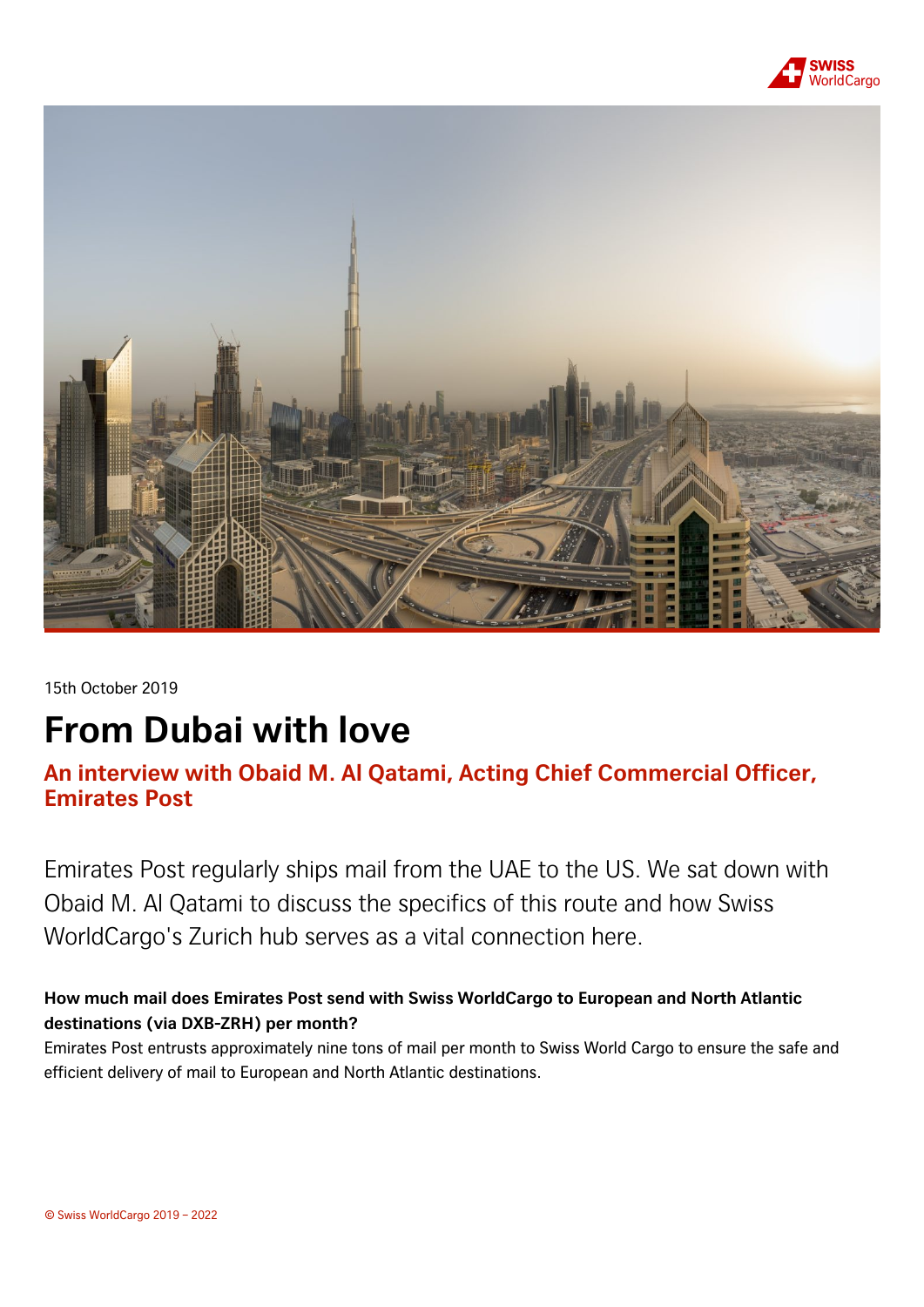#### **Where is the traffic originating?**

The traffic originates from all Emirates within the UAE.

#### **Can you tell us more about the background? Who are your customers? What do they need to ship exactly? What are their requirements?**

Our customers vary and include both regular and account customers who have personal or business shipments. Through Swiss WorldCargo, we offer a range of shipping options that best suit customers' needs and enable them to send small or large packages internationally.

#### **Why do you choose Swiss WorldCargo for such destinations?**

Swiss WorldCargo has been a trusted partner for several years as they offer exceptional service, quality ground handling and innovative technologies and processes for their shipments to ensure fast response and timely delivery. They also provide valuable support through their Relationship Managers.

Our partnership offers great opportunities for both our customers and us and underscores our commitment to provide innovative services.

#### **What are your expectations in service excellence?**

At Emirates Post, we strive to achieve excellence through innovative new service solutions and high-quality standards that produce enhanced competitive advantage. We expect the same standards of any of our partners and our main requirement is that mail is delivered safely and on time day-in-day-out. Reliability and efficiency are key to our successful partnership.

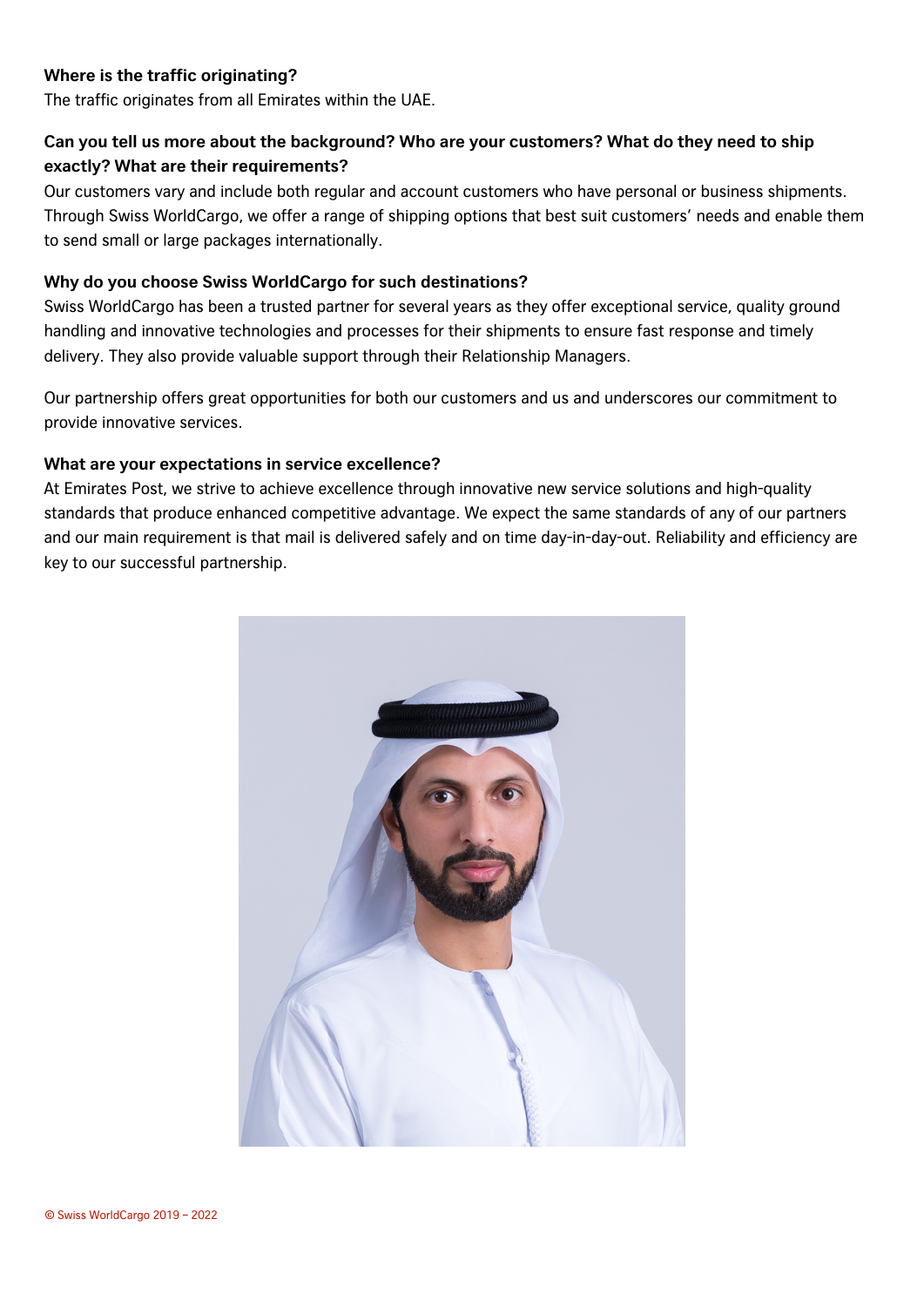#### **Which processes are key for you and your customer, to cover the business requirements?**

We are a consumer-centric organization and we know that consumers demand fast and secure delivery. Quick response is also essential. When it comes to customer service, on-time delivery can become a confidence builder and a value-added competitive advantage.

#### **How do you address safety and security at the time of acceptance of parcels (e.g. hidden DG checks)?**

We use up-to-date security protocols to ensure the highest level of safety, as we believe that this is critical to supporting worldwide commerce. Our scanning performance and data transmission KPIs are aligned with UPU and IATA global standards.

All customers who are shipping goods overseas must complete a Customs Declaration CN23, which contains information about the nature of the goods and the country of origin. Customers must also show the goods that they are shipping to an Emirates Post employee to verify that the items are not prohibited or dangerous before they are thoroughly inspected by customs.

#### **Do you undertake any further security measures post bagging the contents and prior to handover to carriers?**

Yes. Before the handover to carriers, Dubai Police conduct another security check.

#### **Do you see a growing trend in this business?**

Yes – the rise of e-commerce and proliferation of new technology has dramatically changed the postal industry and, as a result, the demand for courier services is growing.

#### **If yes then do you require a specific service from carriers against an additional price?**

E-commerce is an area of continued growth. The challenge is that with so much competition, how do we stand out? We are gearing ourselves to meet the emerging demands of the expanding e-commerce sector with numerous different measures such as an increased focus on last-mile delivery by optimizing our branch network, and investing in new systems and geolocations solutions to make the whole process seamless.

We also seek to have our airline partners, logistics partners, and postal network support the growth of domestic and international e-commerce trade and invest in R&D for onboard tracking, temperature control tracking, and upgrading on-ground operations at destination.

#### **What are the trends in the airmail business at the moment, and what developments do you forecast for the future?**

E-Commerce is a major growth driver for the airmail industry as online shopping boosts demand for parcel delivery services worldwide, and therefore there is an increasing need for visibility and easy returns, all of which impact the logistics chain.

There is a focus being placed by supply chain R&D teams to explore AI and inflight fulfilment capabilities as a key focus.

We have also witnessed a change in customer preference from same-day and next delivery to guaranteed delivery even if it takes longer. Consumers are increasingly shopping for lower prices and greater convenience. A one-sizes fits all delivery solution does not exist and would not work. At Emirates Post, we are committed to catering to the